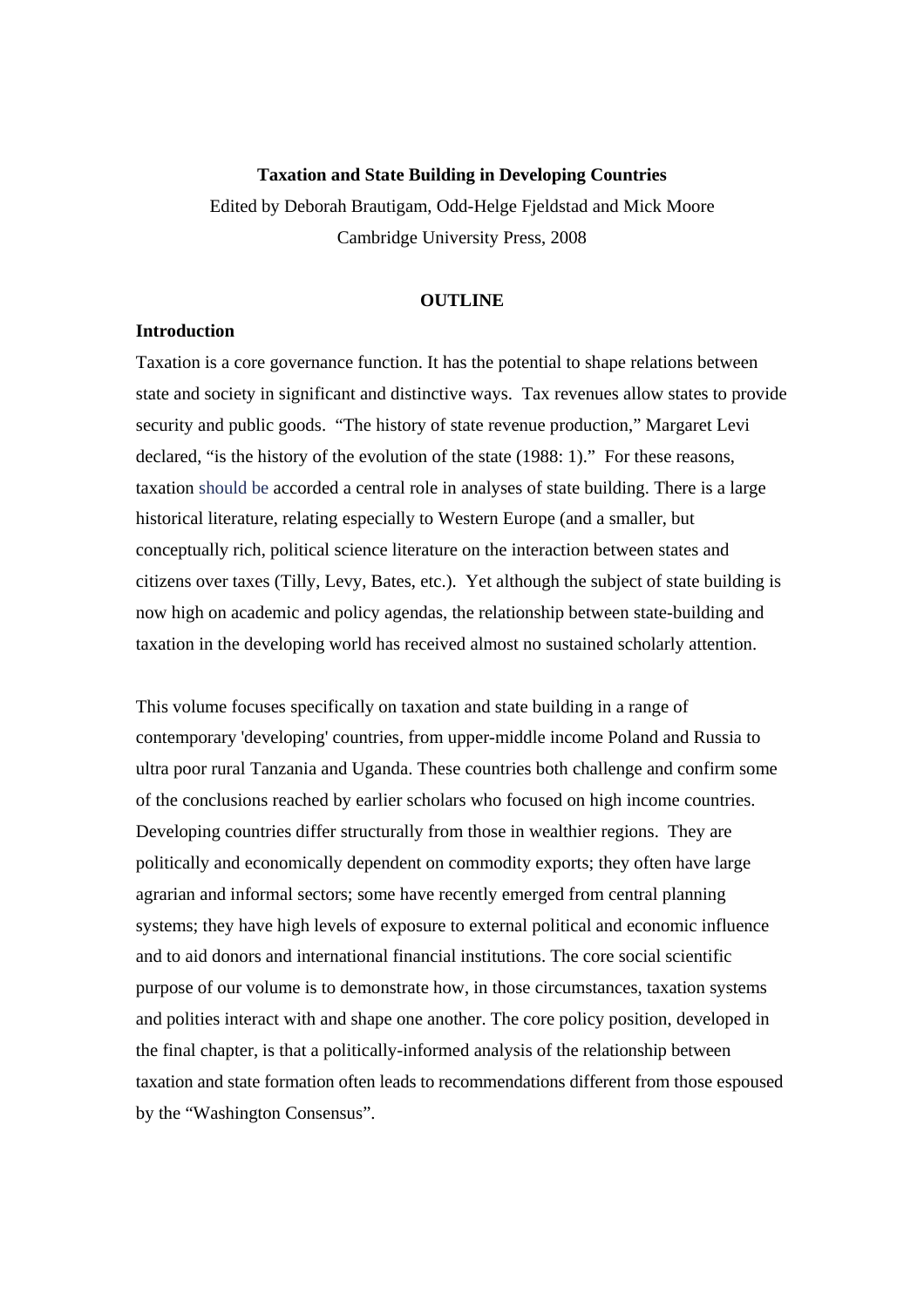#### **Background**

This book is founded on collaboration between three scholars who have long been researching the topic. Deborah Brautigam, Associate Professor at the American University, Washington DC, is a political scientist. She was one of the first people to put the governance dimensions of taxation on the agenda of international development agencies in a 1992 article written while she was an adviser to the World Bank. Over the past six years, she has been engaged in a long-term comparative study of the development of social democracy in Mauritius, in which issues of taxation loom large. Odd-Helge Fjeldstad, a public sector economist, is Research Director at the Chr. Michelsen Institute, Norway. He has authored several articles on central and local taxation in Africa. Between 1999 and 2004 he held a large research grant from the Research Council of Norway which supported some of the work that appears here. Mick Moore, a political scientist, is a Professorial Fellow at the Institute of Development Studies at the University of Sussex, UK. Since 2000, he has been Director of the Centre for the Future State, a multi-year international research grant worth \$5 million to date. This has financed three research programs, including one on taxation in developing countries.

The initial ideas for this volume were presented in a 2002 issue of the *IDS Bulletin* titled 'The New Politics of Taxation and Accountability'. Several of the contributors to that issue were invited to join the editors in this project. We have held two conferences on taxation and state-building, in 2002 and 2004, and the co-editors have met several times to work together, including a two-week period in August 2005. We began with a large array of potential contributors, and have rejected draft chapters that could not reach the required standard. To improve our regional and thematic balance, we have also commissioned three new contributions from scholars who did not attend either conference. In sum, the volume is the opposite of a set of conference papers. It represents the fruit of a long and careful process of intellectual and editorial critique, interaction, winnowing, and progress. It has been our intention from the beginning to produce a volume that would become the standard source on our major question: *How does taxation contribute to state building in contemporary poor/developing countries?*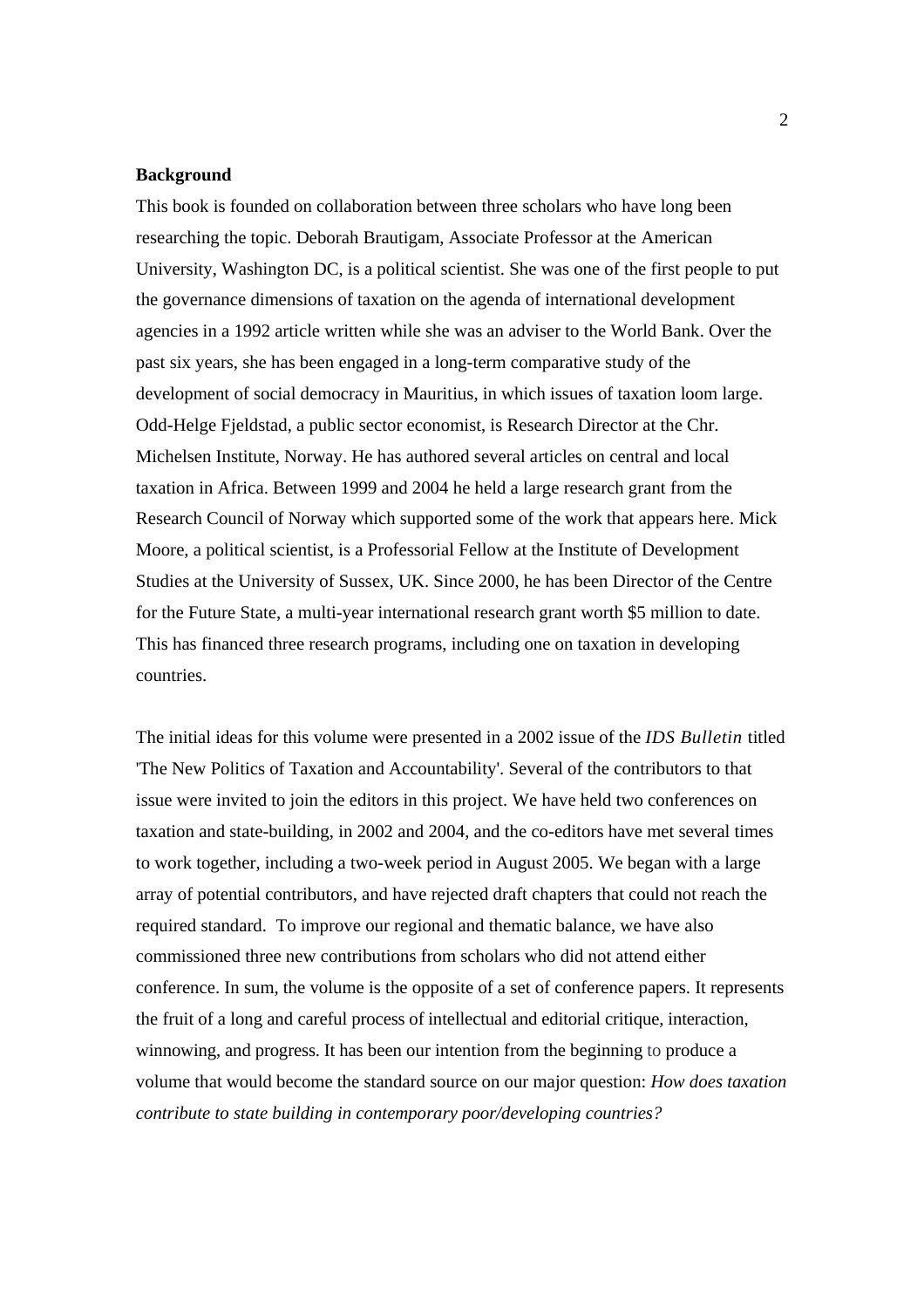### **Substance**

Few social scientists would dissent from the proposition that patterns of state-society interaction are central to the construction of effective and accountable states. There is however less agreement about the identity of the central societal actors and political institutions. Contemporary comparative politics provides two main alternative answers. The first is various categories of mobilized citizens acting through institutions of representation and electoral democracy. The second is mobile capital, acting to constrain and guide the state through the tacit threat of dis-investment or international capital transfer. In the contemporary high-income world, these two sources of constraint on the state are increasingly seen as being in direct conflict with one another. Especially in the context of concerns about globalization, *the* choice for the future is often presented as being between democracy and the power of (mobile and international) capital. Taxpayers are subsumed into one or other of these categories, but are not considered as a separate category of actors. Neither is the taxpaying relationship seen as a potential constraint on state power or a major focus of state-society interaction. The history of state formation in 'historical Europe' encourages us to think differently. At the extreme, and most notably in Britain and the Netherlands, the relationship between taxpayers and the state to a significant degree subsumed or substituted for the relationships with citizen-voters and capitalist investors, respectively. It is the contention of this book that by treating the taxpaying relationship - and its associated institutions - as analytically distinct, we can gain additional purchase in understanding processes of state formation. The book addresses two main questions, broadly in the following sequence:

1. *How do taxation and sources of public revenue affect state building and governance in contemporary developing countries?* A major axis of debate is whether the taxation relationship either (a) is intrinsically coercive and therefore inimical to consensual governance, or (b) as one prominent interpretation of European history suggests, provides an opportunity for the creation of consensual and representative government through 'revenue bargaining' between states and organized citizens. Chapters 2 to 5 focus on this issue. Chapter 2, an analytical review of the debate, provides an interpretation of the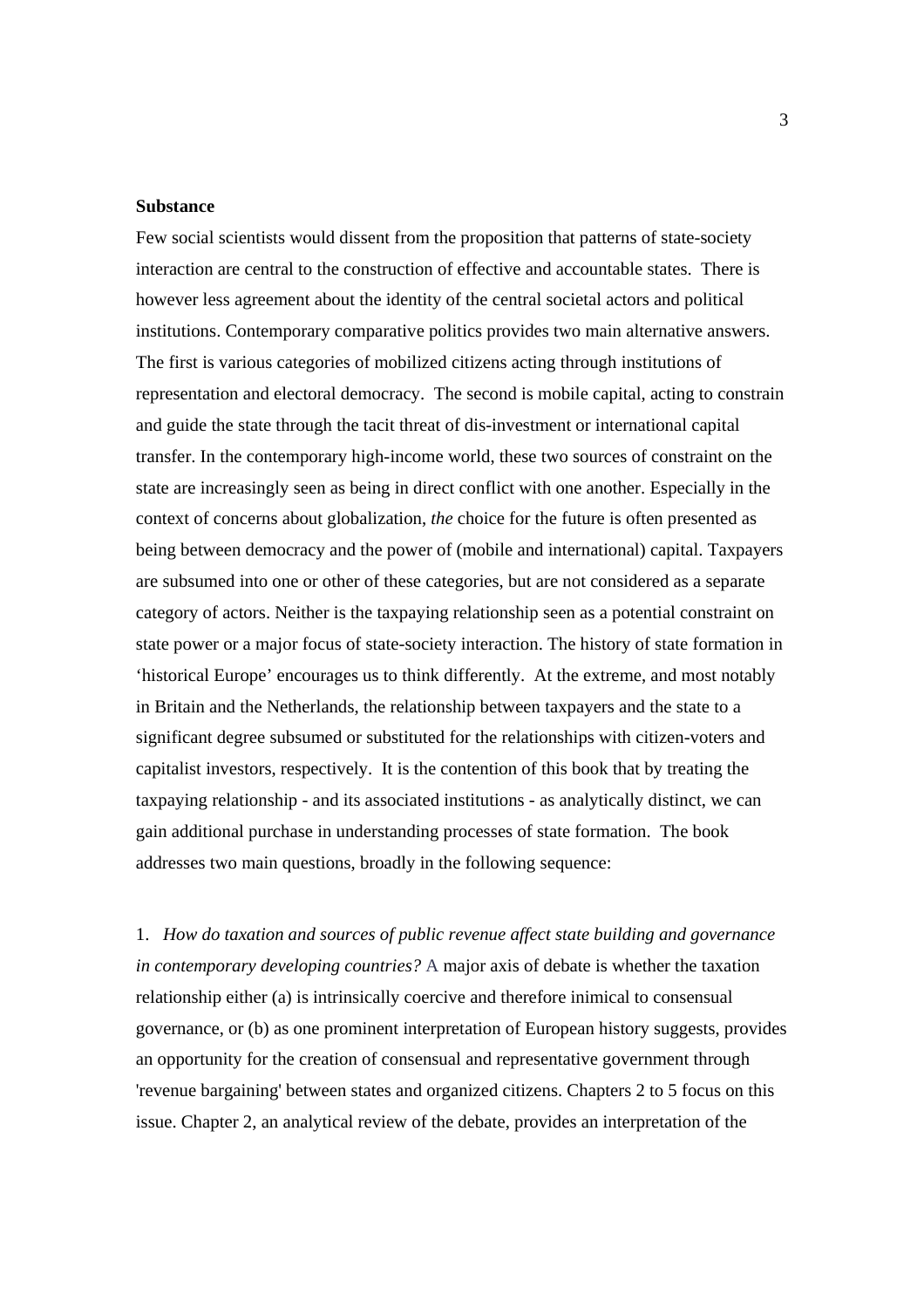relevance of the European historical experience and an explanation of how contextual factors affect outcomes in the contemporary world. Chapters 3 to 5 deal comparatively with cases of *coercive taxation* (China and East Africa) or more or less *consensual taxation* (Poland and Russia)*.* Today and in recent history, governments of many poor countries have depended heavily for revenue on taxes on primary commodity exports. Such revenues have been almost the defining feature of poor countries from a public finance perspective. Chapters 6 and 7 deal with two contrasting cases of the impact of export taxes on state building. In one case - sugar in Mauritius - there was a great deal of bargaining between sugar producers and successive governments, which in turn contributed to effective state building. In the second case - nitrates in Chile - bargaining between producers and the state took place, but was never institutionalized.

2. *What are the key political considerations involved in constructing arrangements that enable governments of contemporary developing countries to tax more effectively, more equitably, and more sustainably?* Most industrialized countries have succeeded in creating high levels of both capacity and consent. Their governance rests on fiscal systems that are the subject of policy debate, but rarely thrown into fundamental question or doubt. Developing countries are more diverse and, in most cases, in a far less happy situation. Their tax systems are often regressive and distortionary. Tax administration is usually weak and characterized by extensive evasion and corruption. Coercive modes of taxation are common. In many cases overall tax levels are low, and large sectors of the economy escape the tax net entirely. What represents politically feasible tax reform in contemporary developing countries? While Chapters 1-7 bear on this question, it is the explicit focus of Chapters 8-10. Chapter 8 deals with one of the most problematic issues for tax administrations in contemporary poor countries: the enormous obstacles to levying direct taxes on the large informal sectors of the economy. The authors deal with it from a novel angle: on the basis of case study material from three countries, they explore the political conditions that might make it possible for governments to use private associations to collect income taxes. Chapter 9 focuses on a similarly important issue, from the perspective of Republican China in the early twentieth century: the creation of adequate organizational autonomy for tax administrations to enable them to perform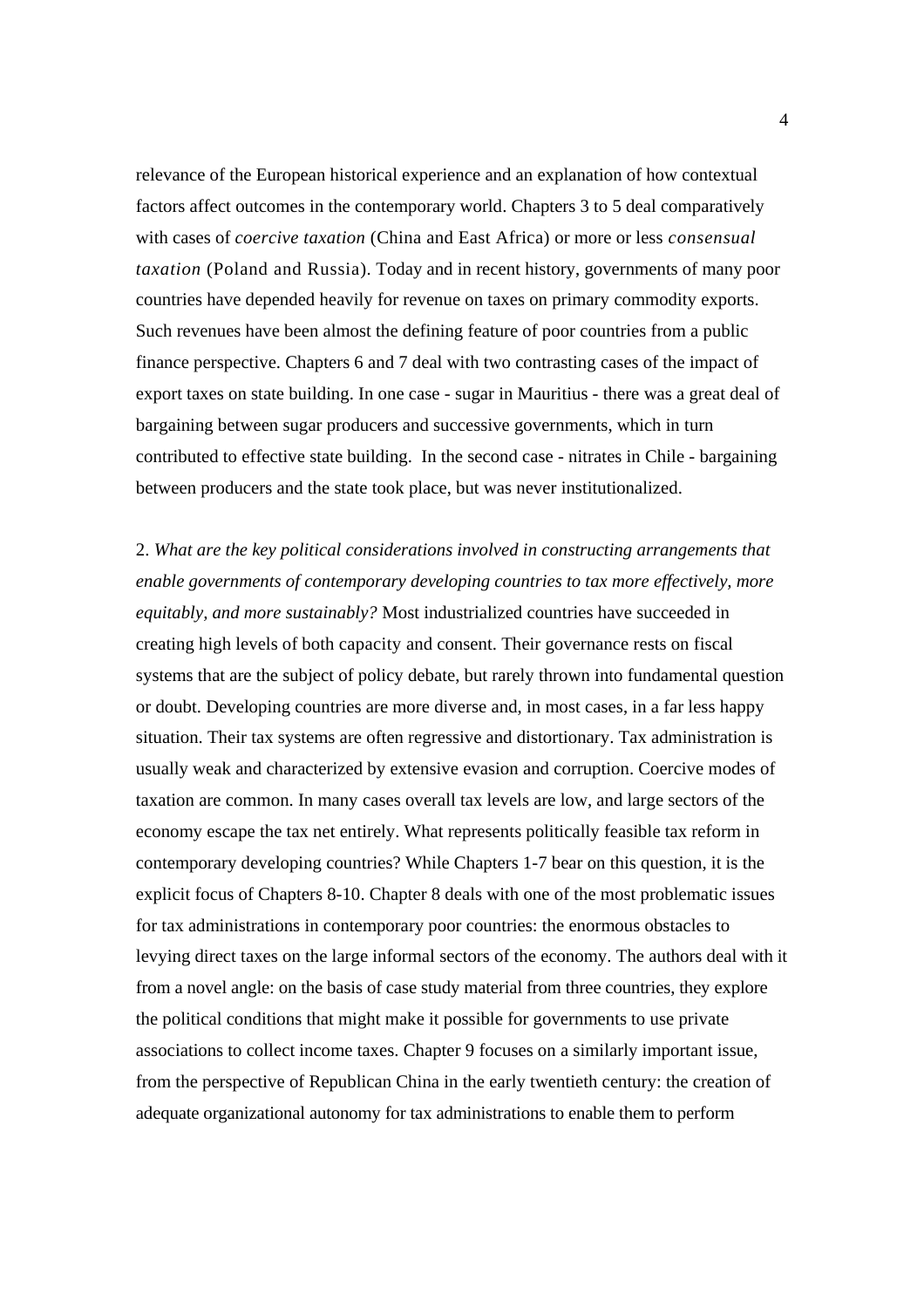effectively. It leads directly to Chapter 10, which sets out the main implications of the analysis in the previous chapters for tax policies and tax reform in contemporary developing countries. How might the standard advice of the tax professionals be modified to take account of state building objectives?

## **Location in the literature**

The book builds on a range of existing literature, notably:

- A substantial historical literature on taxation and state building in Western Europe, notably by Charles Tilly; and including some 'extensions' of the analyses developed there into different contexts by, for example, Miguel Centeno.<sup>1</sup>
- A large contemporary literature on state building in peripheral/developing countries, including Robert Bates, Catherine Boone, Peter Evans, Barbara Geddes Jeffrey Herbst, Terry Karl, and Crawford Young.<sup>2</sup>
- A range of work, most of it published in journal articles, oriented around the framework for analyzing capacity and consent in the taxation relationship, as suggested by Margaret Levi.<sup>3</sup>

There is however very little work published in book form that deals with taxation and state building in contemporary developing countries. The most prominent exception is Evan Liebermann's comparative historical exploration of the relationship between direct taxation and citizenship in Brazil and South Africa.<sup>4</sup> There is no competitor to this book currently in the market. To the best of our knowledge - and we collectively have very

<sup>&</sup>lt;sup>1</sup> Tilly, C. 1990. Coercion, Capital and European States, AD 990-1992. Oxford: Blackwell; Centeno, M. A., *Blood and Debt: War and the Nation-State in Latin America* (University Park: Penn State University Press, 2002).

<sup>2</sup> Bates, R. 1983. *Essays on the Political Economy of Rural Africa*, Cambridge/London: Cambridge University Press.; Boone, C., *Political Topographies of the African State. Territorial Authority and Institutional Choice* (Cambridge and New York: Cambridge University Press, 2003); Evans, P. B., et al., (eds.) *Bringing the State Back In* (Cambridge and London: Cambridge University Press, 1985); Geddes, B., *Politician's Dilemma: Building State Capacity in Latin America* (Berkeley: University of California Press, 1994). Herbst, J., *States and Power in Africa. Comparative Lessons in Authority and Control* (Princeton N. J.: Princeton University Press, 2000); Karl, T. L., *The Paradox of Plenty. Oil Booms and Petro-States* (Berkeley, Los Angeles and London: California University Press, 1997); Young, C., *The African Colonial State in Comparative Perspective* (New Haven and London: Yale University Press, 1994).

Levi, M. 1997. *Consent, Dissent, and Patriotism.* Cambridge University Press; and Levi, M. 1988. *Of Rule and Revenue*. Los Angeles, CA: University of California Press. 4

Lieberman, E. S., *Race and Regionalism in the Politics of Taxation in Brazil and South Africa* (New York and Cambridge: Cambridge University Press, 2003).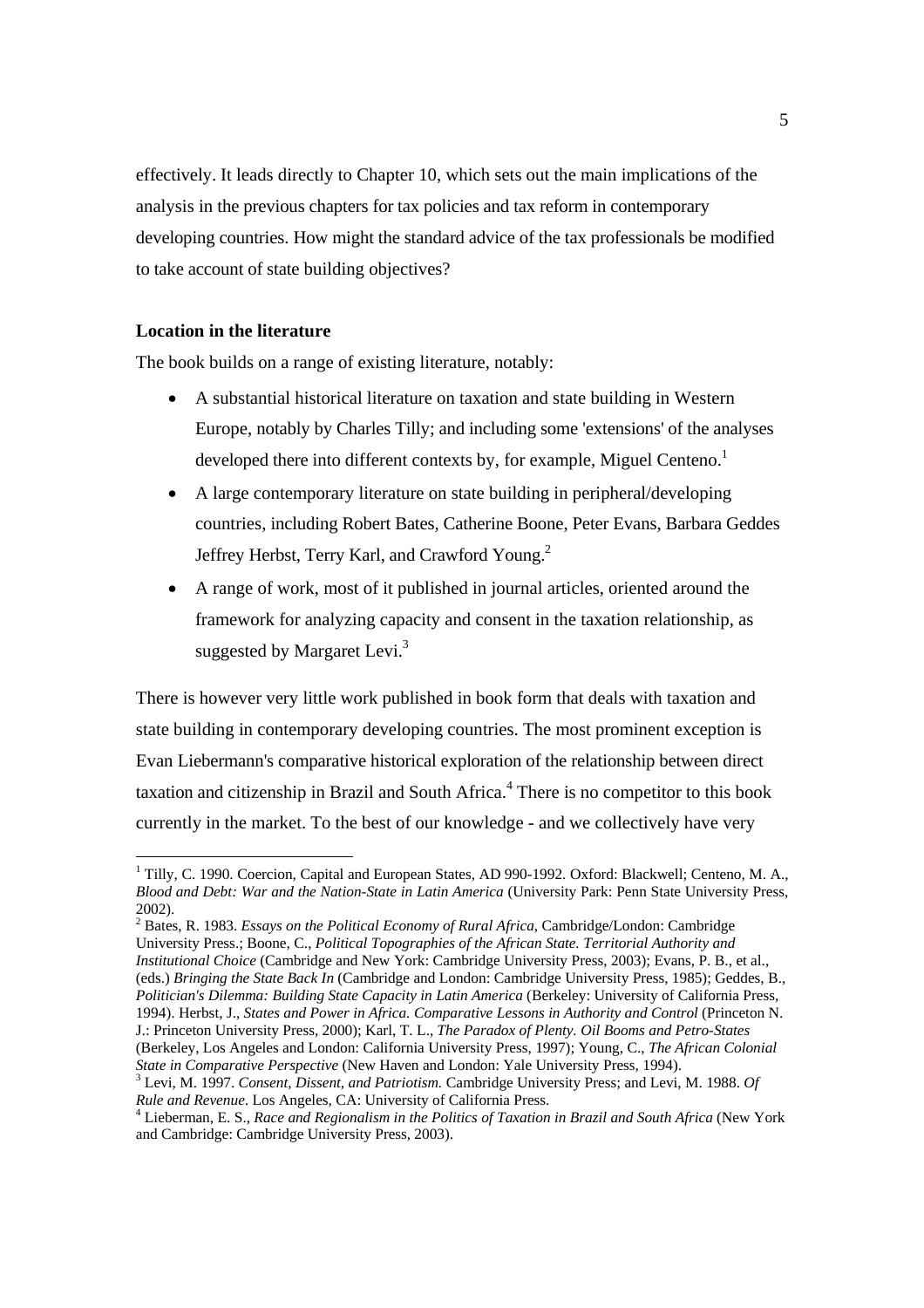wide contacts among those researching the topic - there is no similar work in process. The relevant literature appears mainly in article form.

## **Readership**

The immediate target reader is either an academic/researcher interested in issues of state building and tax reforms in contemporary developing countries or someone working in a more directly policy-oriented role in one of a large number of organizations dealing with 'development': international organizations of many kinds (World Bank, International Monetary Fund, UN agencies, African Development Bank, Asian Development Bank, European Bank for Reconstruction and Development, Inter-American Development Bank, OECD), about thirty bilateral aid donor agencies, and a very large number of international NGOs. Individuals often move between these organizations. We have very good contacts with those networks. Each of the three co-authors has been involved over a long period of time in working with these agencies over taxation issues - Brautigam with the World Bank, and Fjeldstad and Moore mainly with a range of European agencies. In order to attract media attention to the book, we will organize - through the Centre for the Future State which Moore directs - a series of launch events in both Europe and Washington DC.

We shall also be aiming to place the book on the reading lists of a wide range of graduate classes in comparative politics (especially in the US) and in development studies (especially in Europe). One of us has recent successful experience of placing a very similar type of product - a co-edited book on the politics of poverty in developing countries, published by a leading university press - on a sufficient number of reading lists that it has been published in paperback.<sup>5</sup> In addition to the publicity mentioned above, the main strategy used will be extensive personal networking within these two constituencies.

<sup>5</sup> Peter Houtzager and Mick Moore (eds), *Changing Paths. International Development and the Politics of Inclusion*, Ann Arbor: University of Michigan Press, 2003.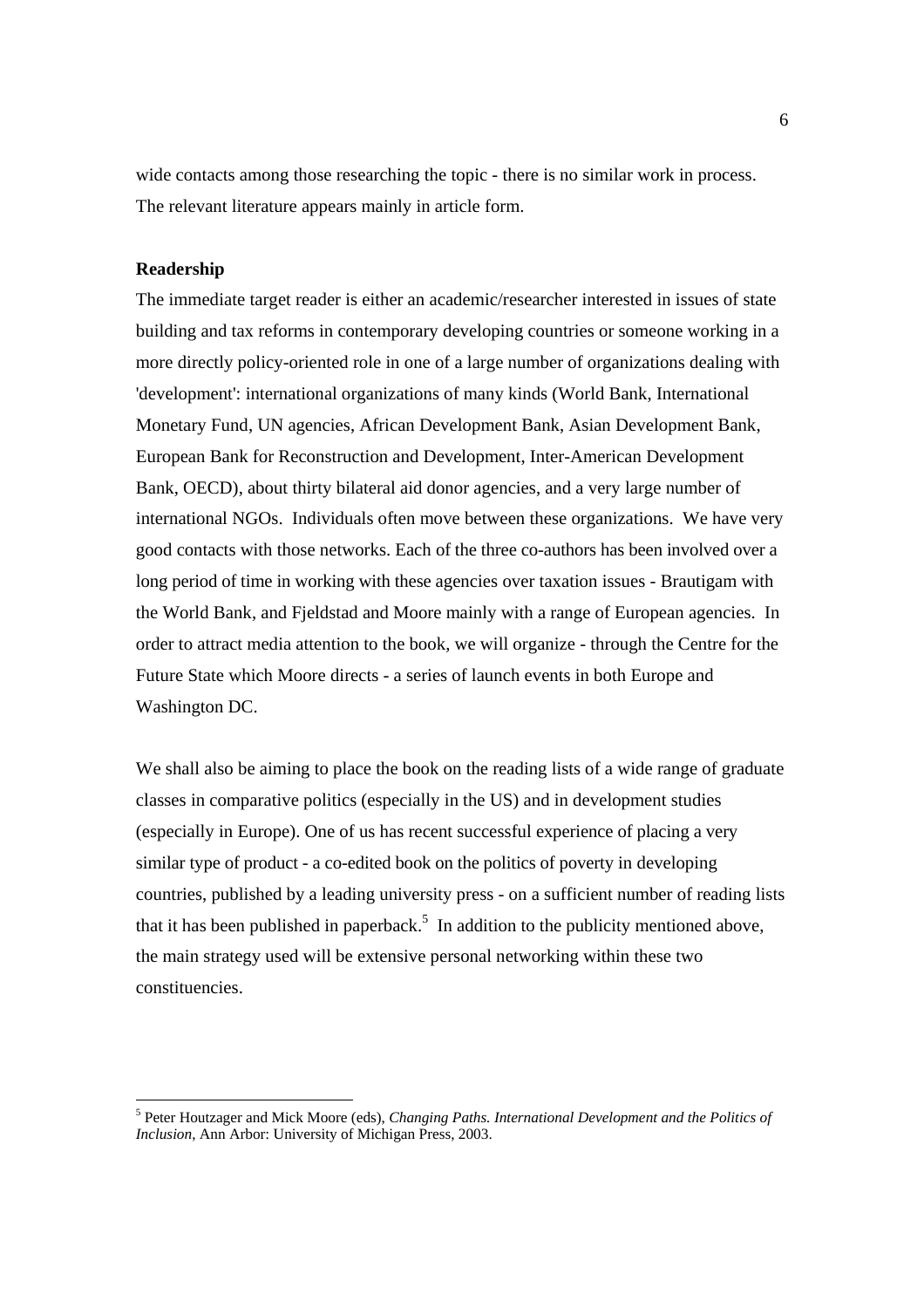### **Editors**

*Deborah Brautigam*, a political scientist*,* is Associate Professor in the International Development Program of American University's School of International Service. Brautigam is the author of two monographs *Chinese Aid and African Development: Exporting Green Revolution* (1997) and *Aid Dependence and Governance* (2000), and several dozen articles and book chapters on foreign aid, the political economy of development, and the politics of economic policy. Her research has been published in *Comparative Politics, World Development, Economic Development and Cultural Change, Studies in Comparative International Development, Public Administration and Development, The Journal of Modern African Studies*, *African Affairs,* and the *Yale Journal of International Affairs*. She has been the recipient of a Fulbright Senior Regional Research Award for Africa, and a Fulbright-Hays Faculty Research Grant, and has also been awarded residency fellowships from the Council on Foreign Relations and the Woodrow Wilson International Center for Scholars. She is currently working on a book about small states, social democracy, and globalization, with Mauritius as the central case.

*Odd-Helge Fjeldstad* is Research Director at Chr. Michelsen Institute, Norway, and Director of the U4 Anti-Corruption Resource Centre. He holds a PhD (Dr.oecon) in economics from the Norwegian School of Economics and Business Administration. In the period 1999-2004 he directed the research program 'Taxation, Aid, and Democracy'. This was the first comparative study of revenue systems in African countries that explored the evolution and performance of the local and central government tax systems. In 2003, it was ranked by the Research Council of Norway as one of its best performing research programs within development studies with respect to academic publications as well as policy relevance. Fjeldstad has published widely on tax reforms, tax compliance, revenue administration, fiscal corruption and decentralization. His research has been published in *World Development, Journal of Modern African Studies, Public Administration, IDS Bulletin, Public Administration and Development, Forum for Development Studies, Afriqué Contemporaine, and the International Handbook on the Economics of Corruption.* Fjeldstad has considerable experience in research management, involving long-term collaboration with research institutions in Africa and Europe. He has served as a consultant on fiscal reforms for the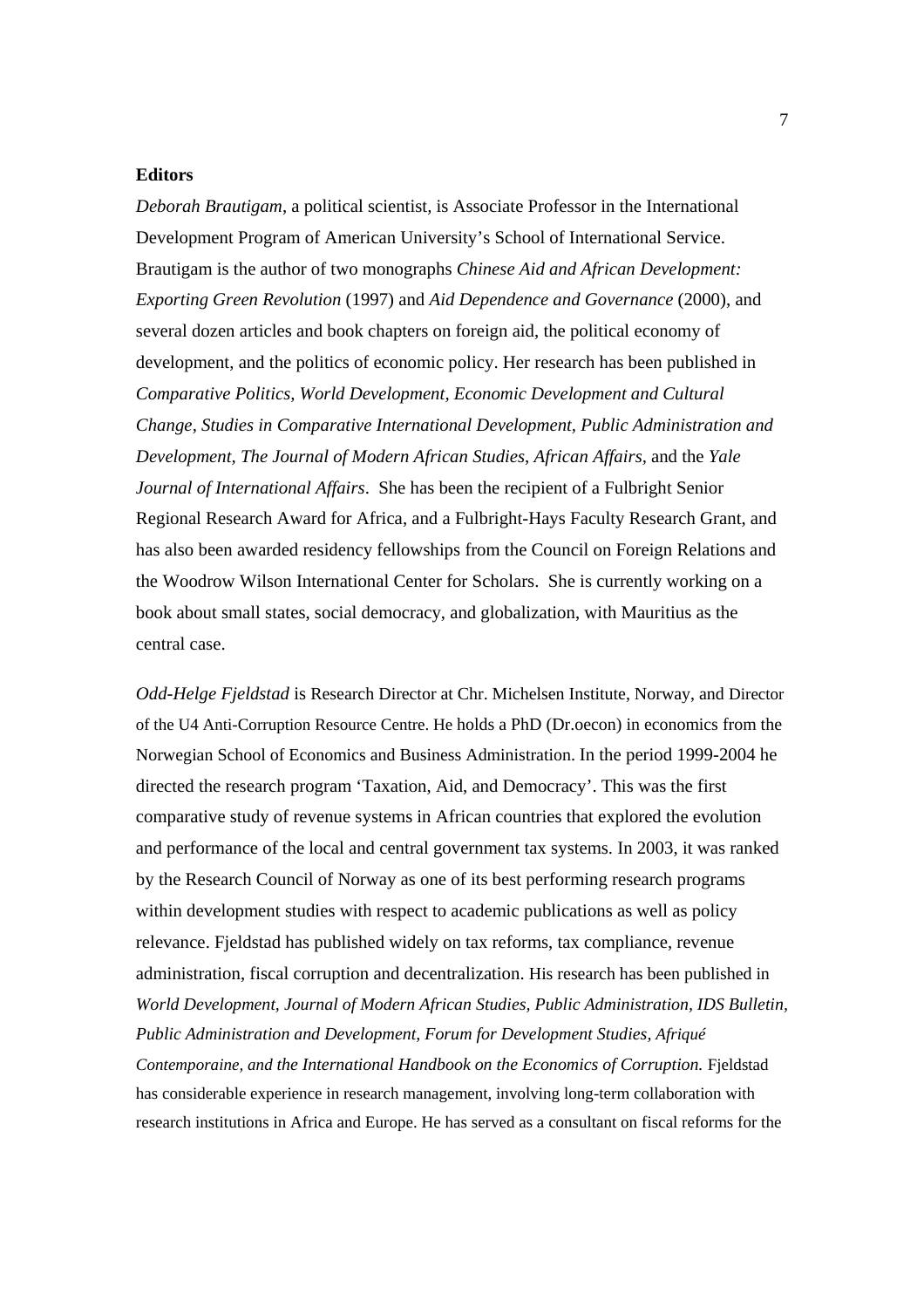Government of Tanzania, the Government of Zambia, the UK Department for International Development (DFID), the Norwegian Agency for Development Cooperation (Norad), the International Finance Corporation (IFC) and the World Bank.

Mick Moore, a political scientist, has previously published with CUP.<sup>6</sup> He is Director of the Centre for the Future State, based at the Institute of Development Studies at the University of Sussex, UK. The Centre, which has been in existence for 6 years, researches issues of state formation and effective governance in contemporary poor countries. Moore has been researching and writing on the connection between state revenues and the quality of governance for several years. One of his early publications on the subject - 'Death without taxes: democracy, state capacity, and aid dependence in the fourth world' [in Mark Robinson and Gordon White (eds.), *The Democratic Developmental State: Politics and Institutional Design*, Oxford University Press, 1998] has attracted considerable attention and been the reference point for other research and for policy debate. He has a number of other publications on taxation, both scholarly and policy-oriented, and has supported and been strongly involved in the work leading up to this volume for several years. He is currently working with the staff of the UK Department for International Development, the leading European aid agency, especially in respect of issues of politics and governance, on the early drafts of a new national aid policy statement ('White Paper') that will appear in 2006.

### **Practicalities**

The manuscript is about 120,000 words in total. It is complete, and ready for review. There are a small number of tables.

### **Chapters**

Of the ten chapters, four are single-country case studies, three are comparative, and three are thematic. The case material is from the following countries: Chile, China (both contemporary and Republican China in the 1920s and 1930s), Ghana, Mauritius, Peru,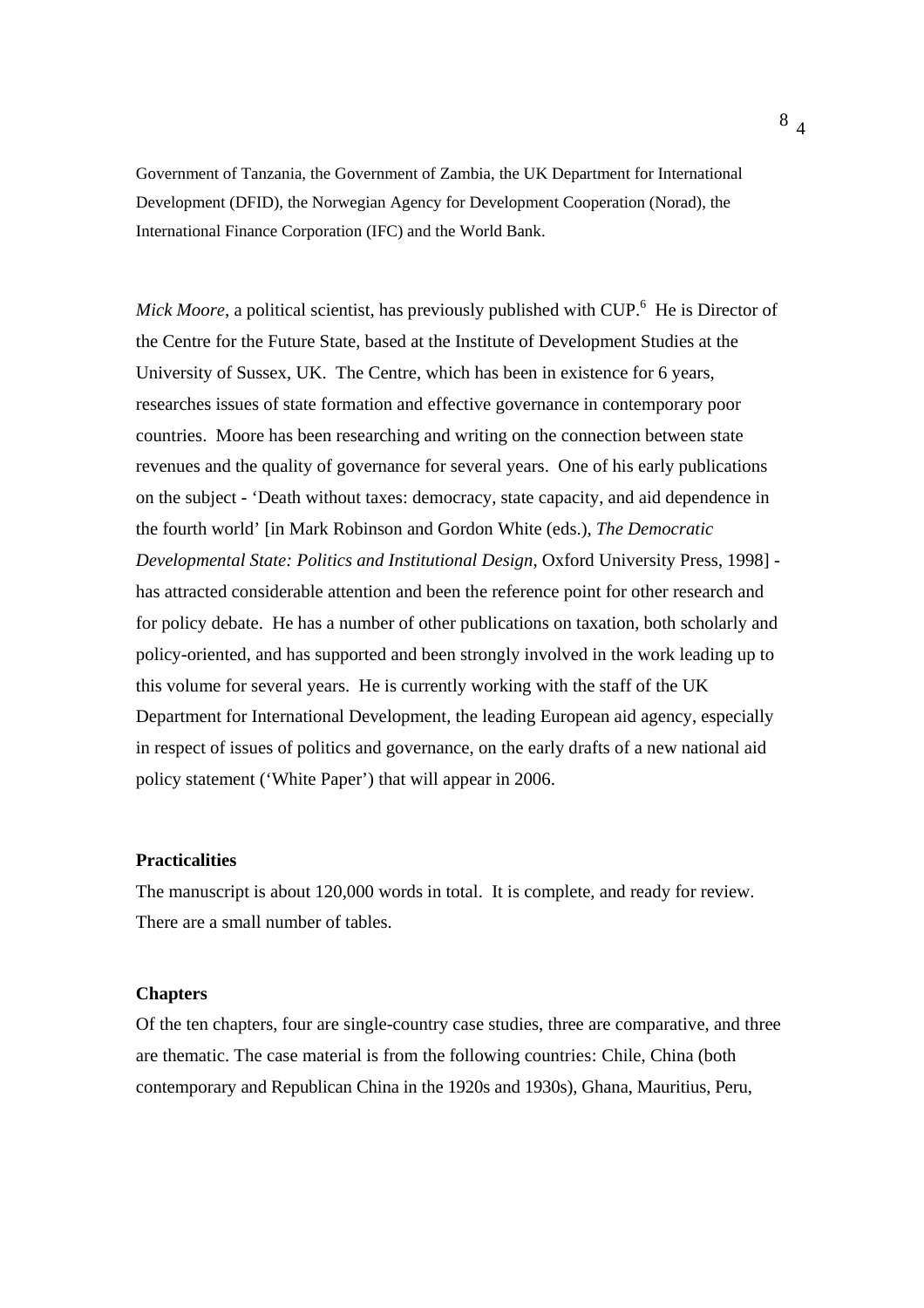Poland, Russia, Senegal, Tanzania and Uganda. Most of the chapters have a strong historical dimension.

**1. Deborah Brautigam** (Associate Professor, School of International Service, American University) Introduction: taxation and State Building in Developing Countries*.* [The introduction establishes the rationale for the book, positions it within the relevant literature, and provides an overview of the chapters.]

**2. Mick Moore** (Professorial Fellow, Institute of Development Studies at the University of Sussex, UK) Between Coercion and Contract: Competing Narratives around Taxation and Governance. [There are two competing meta-narratives about taxation and governance. One is that taxation contributes to political development by helping to catalyze 'revenue bargaining', i.e. the exchange of tax revenues (for the state) for institutionalized influence over public policy (for citizens). The other is that the tax relationship embodies a highly coercive relationship between states and citizens. Using a wide range of material from 'historical Europe' and contemporary poor countries in particular, the author provides an analytic summary of what we know about the circumstances likely to nurture 'bargaining' or 'coercion' respectively. This chapter also serves as a specific introduction to the next three chapters in particular].

**3. Gerald M. Easter** (Associate Professor, Department of Political Science, Boston College). Capacity, Consent and Tax Collection in Post-Communist States. [Poland and Russia exemplify the contrasting post-communist state-building processes in East Central Europe and the former Soviet Union respectively. The chapter explores the politics of three sequential processes - the making of revenue bargains in the course of establishing new tax regimes; the consequent attempts to collect taxes; and the eventual remaking of revenue bargains in order to carry out tax reform - and how they helped place regimes on different developmental paths. Compared to the states of the former Soviet Union, the East Central European states exhibit more democratic decision-making, more progress in developing efficient tax administration capacity, and greater societal consent to taxation.

 <sup>6</sup> *The State and Peasant Politics in Sri Lanka*, 1985.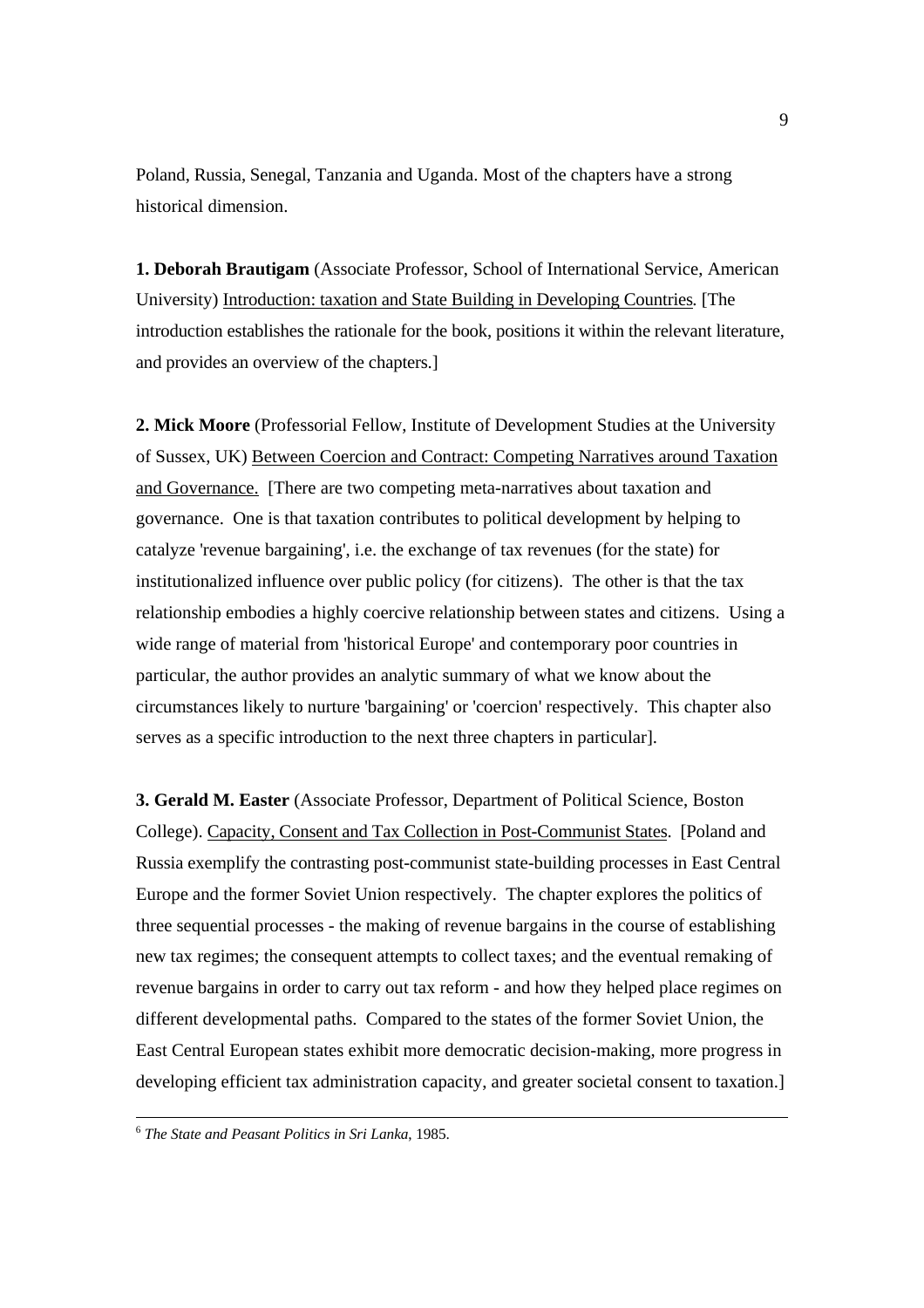**4. Tom Bernstein** (Professor, Department of Political Science, Columbia University) and **Xiaobo Lü** (Associate Professor, Department of Political Science, Columbia University). Taxation and Coercion in Rural China. [The dismantling of the central planning system left local governments in the more agricultural areas of rural China seriously short of revenue. At the same time, they have been burdened by higher levels of government with new unfunded mandates. There has in consequence been a substantial revival of the practice of coercive and extractive taxation at local level. This in turn has generated a great deal of localized political unrest, and has led Beijing to intervene to try to abolish local taxes.]

**5. Odd-Helge Fjeldstad** (Research Director, Chr. Michelsen Institute) and **Ole Therkildsen** (Senior Research Fellow, Danish Institute for International Studies) Mass Taxation and State-Society Relations in East Africa. [Poll ('head') tax has been the most common form of direct mass taxation in many sub-Saharan African countries since colonial times. Until very recently it was a dominant source of revenue for local governments. It has been a source of tension and conflict between state authorities and rural people from the colonial period until today, and a major catalyst for many rural rebellions. By tracing the history of poll taxes in Tanzania and Uganda, the chapter examines how these taxes have impacted on state-society relations and why it has taken so long to abolish them. The authors' argue that insofar as poll taxes have contributed to democratization, this is not through the processes of state-society revenue bargaining, but by mobilizing rural people politically to combat a tax practice that they have experienced as repressive. As a result, the resentments caused by coercive local taxation have led central governments to abolish it.]

**6. Deborah Brautigam** Export Taxation and State-Building in Mauritius. [Taxes on agricultural exports have long been associated with urban bias and elite control over the countryside. This chapter uses the case of Mauritius, a high-performing African country, to make an alternative argument: export taxation can be a builder both of state capacity and of constructive state-society relations. During the colonial period, the sugar export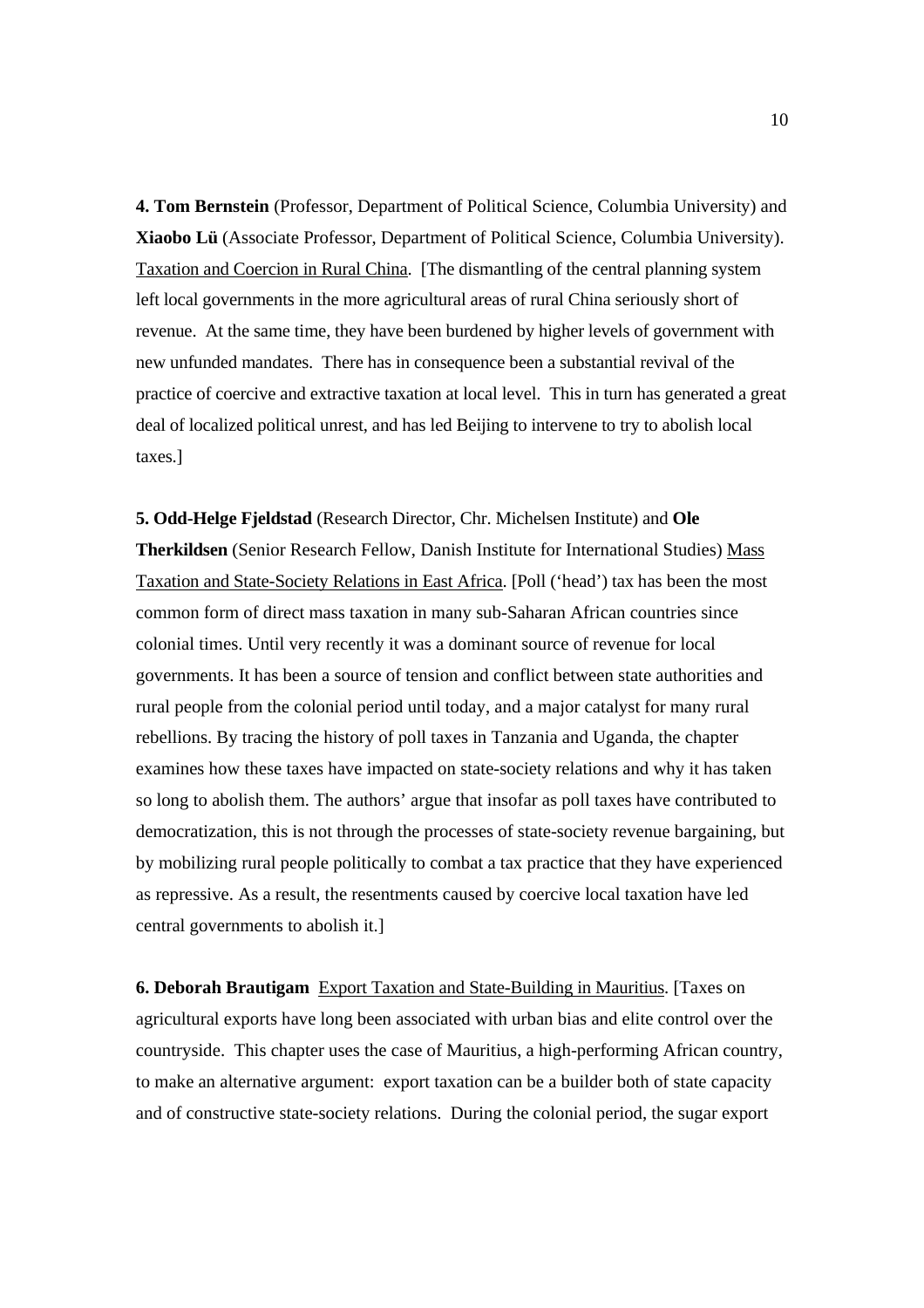tax directly reinforced demands for democratic accountability and the building of a fiscal state with an unusually high number of Mauritian officials. Targeted resources from the tax were also deliberately used to construct corporatist institutions linking state and society, build a dirigiste but embedded state, solve collective action problems associated with technological change, consolidate the social base of the new democracy, and make foreign assistance into an 'earned' resource, avoiding the deleterious institutional consequences of aid dependence.]

**7. Carmenza Gallo** (Associate Professor, Department of Sociology, City University of New York) Tax Bargaining and Nitrate Exports: Chile 1880-1930*.* [The author uses the history of the politics around the taxation of nitrate exports from Chile over three sequential phases in the late nineteenth and early twentieth centuries to test general propositions about the conditions under which private exporters and the state might bargain in an institutionalized fashion over taxation. Of the several factors that affect the scope for such bargaining, the one that changed most and shaped the trajectory of relations between the state and exporters were world market conditions for nitrates.]

**8. Anuradha Joshi** (Fellow, Institute of Development Studies at the University of Sussex, UK) and **Joseph Ayee** (Professor of Politics, University of Ghana) Associational Taxation: A Pathway into the Informal Sector? [Potential taxpayers in contemporary developing countries are relatively heterogeneous. Despite a great deal of reform, tax administrations have had little success in taxing large and growing informal sectors of the economy. The chapter starts from a highly innovative mechanism, developed in Ghana, to use a private association of passenger road transport operators to collect income taxes from its members. This may be an effective way of developing a 'tax culture' in the urban private sector more generally. The authors make an analytical comparison between Ghana and similar initiatives in Peru and Senegal to suggest the conditions under which such unorthodox sub-contracting arrangements might be politically feasible.]

**9. Julia C. Strauss** (Senior Lecturer, School of Oriental and African Studies, University of London) Rethinking Institutional Capacity and Tax Regimes: The Case of the Sino